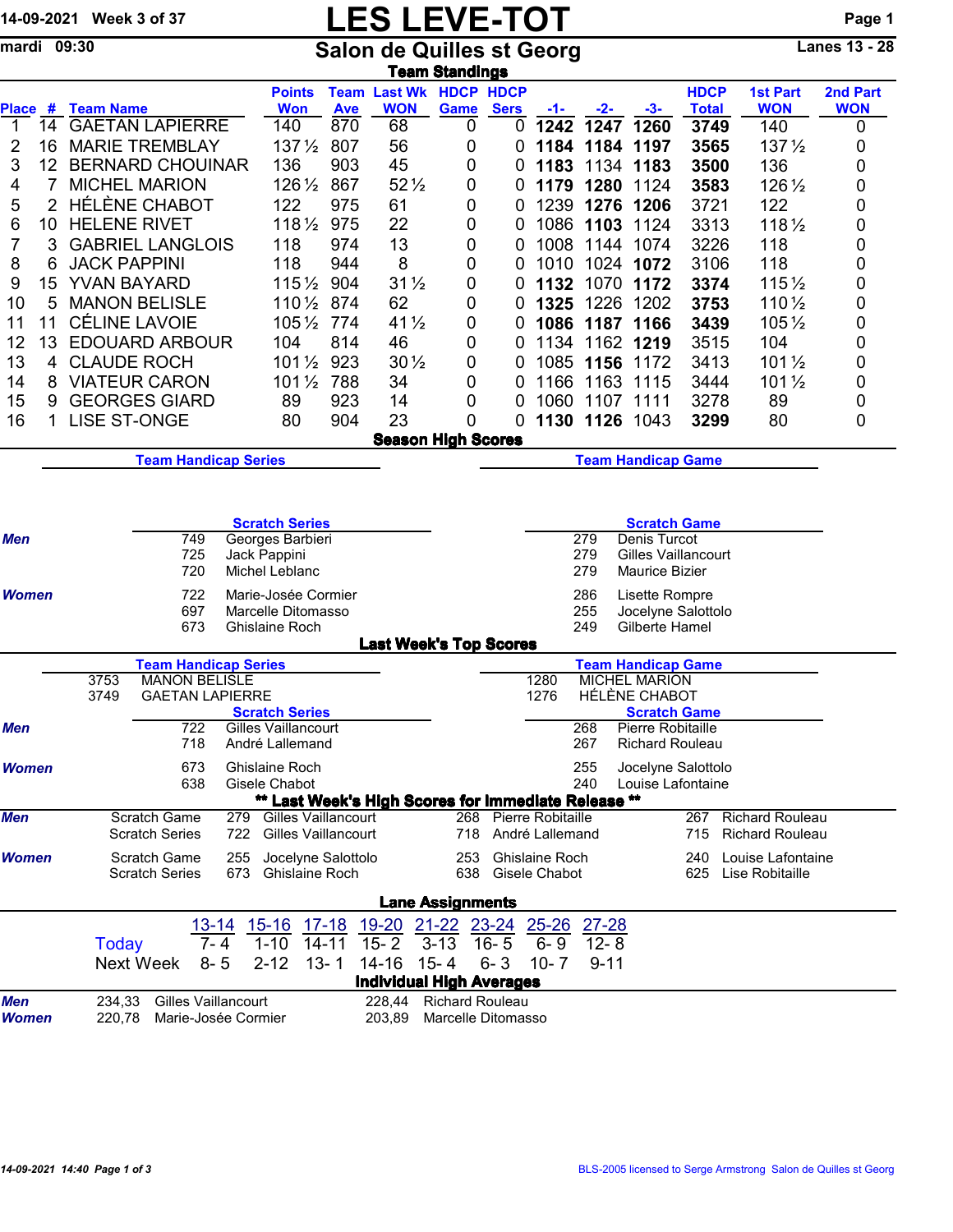## 14-09-2021 Week 3 of 37 **LES LEVE-TOT LES LEVE-TOT Page 2** Average List of Regular Team Members

| <b>att</b> Men |                            |                 |   |            |             |             |      |       |       |              |                        |
|----------------|----------------------------|-----------------|---|------------|-------------|-------------|------|-------|-------|--------------|------------------------|
|                |                            |                 |   |            | <b>High</b> | <b>High</b> |      |       |       |              | <b>Weekly Over Ave</b> |
|                | <b>Name</b>                | <b>Pins Gms</b> |   | <b>Ave</b> | Game        | <b>Sers</b> | -1-  | $-2-$ | $-3-$ | <b>Total</b> | Series Ave +/-         |
|                | <b>Gilles Vaillancourt</b> | 2109            | 9 | 234        | 279         | 722         | 212  | 231   | 279   | 722          | $722 - 693 = 29$       |
|                | <b>Richard Rouleau</b>     | 2056            | 9 | 228        | 268         | 715         | 267  | 249   | 199   | 715          | $715 - 669 = 46$       |
|                | Maurice Bizier             | 2030            | 9 | 225        | 279         | 703         | 226  | 174   | 245   | 645          | $645 - 690 = -45$      |
|                | Georges Barbieri           | 2024            | 9 | 224        | 279         | 749         | 211  | 189   | 258   | 658          | $658 - 681 = -23$      |
|                | André Lallemand            | 2023            | 9 | 224        | 258         | 718         | 248  | 258   | 212   | 718          | $718 - 651 = 67$       |
|                | Jack Pappini               | 2016            | 9 | 224        | 268         | 725         | 219  | 172   | 214   | 605          | $605 - 705 = -100$     |
|                | <b>Bernard Chouinard</b>   | 1933            | 9 | 214        | 244         | 699         | 244  | 233   | 222   | 699          | $699 - 615 = 84$       |
|                | Pierre Robitaille          | 1928            | 9 | 214        | 268         | 669         | 189  | 268   | 180   | 637          | $637 - 645 = -8$       |
|                | Gaetan Desjardins          | 1262            | 6 | 210        | 246         | 667         | 166  | 246   | 183   | 595          | $595 - 666 = -71$      |
|                | Michel Leblanc             | 1885            | 9 | 209        | 268         | 720         | 247  | 190   | 169   | 606          | $606 - 639 = -33$      |
|                | Georges Giard              | 1871            | 9 | 207        | 258         | 668         | 229  | 179   | 188   | 596          | $596 - 636 = -40$      |
|                | <b>Real Drolet</b>         | 1855            | 9 | 206        | 247         | 684         | 202  | 247   | 235   | 684          | $684 - 585 = 99$       |
|                | <b>Andre Milette</b>       | 1796            | 9 | 199        | 258         | 674         | 151  | 147   | 167   | 465          | $465 - 663 = -198$     |
|                | Denis Turcot               | 1793            | 9 | 199        | 279         | 642         | 210  | 188   | 220   | 618          | $618 - 585 = 33$       |
|                | Andre Lapointe             | 1187            | 6 | 197        | 227         | 663         | 216  | 220   | 227   | 663          | $663 - 522 = 141$      |
|                | <b>Edouard Arbour</b>      | 1772            | 9 | 196        | 237         | 654         | 155  | 214   | 196   | 565          | $565 - 603 = -38$      |
|                | Yvan Bayard                | 1766            | 9 | 196        | 225         | 646         | 180  | 182   | 222   | 584          | $584 - 591 = -7$       |
|                | <b>Clement Carpentier</b>  | 1758            | 9 | 195        | 251         | 645         | 221  | 193   | 157   | 571          | $571 - 591 = -20$      |
|                | Viateur Caron              | 1163            | 6 | 193        | 218         | 609         | 180  | 211   | 218   | 609          | $609 - 552 = 57$       |
|                | Gaetan Lapierre            | 1742            | 9 | 193        | 246         | 667         | 223  | 246   | 198   | 667          | $667 - 537 = 130$      |
|                | <b>Yvon Boivin</b>         | 1160            | 6 | 193        | 231         | 602         | a193 | a193  | a193  | 579          | $579 - 579 = 0$        |
|                | Claude Roch                | 1725            | 9 | 191        | 219         | 613         | 192  | 169   | 194   | 555          | $555 - 585 = -30$      |
|                | <b>Eric Latour</b>         | 1668            | 9 | 185        | 223         | 647         | 202  | 174   | 172   | 548          | $548 - 558 = -10$      |
|                | <b>Michel Marion</b>       | 1667            | 9 | 185        | 238         | 604         | 221  | 238   | 139   | 598          | $598 - 534 = 64$       |
|                | <b>Pierre Parent</b>       | 1660            | 9 | 184        | 237         | 575         | 178  | 175   | 215   | 568          | $568 - 546 = 22$       |
|                | Gilles Bellavance          | 1097            | 6 | 182        | 223         | 646         | 217  | 223   | 206   | 646          | $646 - 450 = 196$      |
|                | <b>Richard Bonneville</b>  | 1589            | 9 | 176        | 206         | 565         | 190  | 161   | 155   | 506          | $506 - 540 = -34$      |
|                | Alcide Vachon              | 1575            | 9 | 175        | 222         | 615         | 178  | 173   | 143   | 494          | $494 - 540 = -46$      |
|                | Michel Lamothe             | 1446            | 9 | 160        | 198         | 547         | 141  | 148   | 187   | 476          | $476 - 483 = -7$       |
|                | Fernand Hockhoussen        | 944             | 6 | 157        | 185         | 484         | 145  | 154   | 185   | 484          | $484 - 459 = 25$       |
|                | Gino Ditomasso             | 891             | 6 | 148        | 185         | 534         | 185  | 170   | 179   | 534          | $534 - 357 = 177$      |
|                | <b>Francois Labine</b>     | 1329            | 9 | 147        | 211         | 463         | 124  | 211   | 128   | 463          | $463 - 432 = 31$       |
|                | <b>Robert Filiatrault</b>  | 1040            | 9 | 115        | 157         | 371         | 123  | 97    | 132   | 352          | $352 - 342 = 10$       |
|                | Carol Guy                  | 873             | 9 | 97         | 142         | 305         | 72   | 78    | 142   | 292          | $292 - 288 = 4$        |
|                | Gabriel Langlois           | 0               | 0 | bk208      | $\mathbf 0$ | 0           | a208 | a208  | a208  | 624          | $624 - 624 = 0$        |
|                | Jean-Pierre Bergeron       | 0               | 0 | bk204      | 0           | 0           | a204 | a204  | a204  | 612          | $612 - 612 = 0$        |
| <b>Women</b>   |                            |                 |   |            |             |             |      |       |       |              |                        |

|                            |                 |   |            | <b>High</b> | <b>High</b> |     |       |       |              | <b>Weekly Over Ave</b> |
|----------------------------|-----------------|---|------------|-------------|-------------|-----|-------|-------|--------------|------------------------|
| <b>Name</b>                | <b>Pins Gms</b> |   | <b>Ave</b> | Game        | <b>Sers</b> | -1- | $-2-$ | $-3-$ | <b>Total</b> | Series Ave +/-         |
| Marie-Josée Cormier        | 1987            | 9 | 220        | 252         | 722         | 191 | 221   | 206   | 618          | $618 - 684 = -66$      |
| Marcelle Ditomasso         | 1835            | 9 | 203        | 247         | 697         | 204 | 215   | 171   | 590          | $590 - 621 = -31$      |
| Ghislaine Roch             | 1803            | 9 | 200        | 253         | 673         | 195 | 253   | 225   | 673          | $673 - 564 = 109$      |
| Lise St-Onge               | 1793            | 9 | 199        | 235         | 652         | 182 | 191   | 201   | 574          | $574 - 609 = -35$      |
| Anne Rivet                 | 1756            | 9 | 195        | 234         | 607         | 178 | 213   | 202   | 593          | $593 - 579 = 14$       |
| Lisette Rompre             | 1737            | 9 | 193        | 286         | 695         | 145 | 164   | 234   | 543          | $543 - 597 = -54$      |
| Gisele Chabot              | 1722            | 9 | 191        | 235         | 638         | 218 | 217   | 203   | 638          | $638 - 540 = 98$       |
| Cecile Roch                | 1684            | 9 | 187        | 244         | 644         | 187 | 172   | 218   | 577          | $577 - 552 = 25$       |
| Gilberte Hamel             | 1674            | 9 | 186        | 249         | 613         | 200 | 166   | 195   | 561          | $561 - 555 = 6$        |
| Louise Lafontaine          | 1647            | 9 | 183        | 240         | 586         | 184 | 240   | 162   | 586          | $586 - 528 = 58$       |
| Lise Robitaille            | 1620            | 9 | 180        | 237         | 625         | 205 | 183   | 237   | 625          | 625 - 495 = 130        |
| Micheline Huppé            | 1076            | 6 | 179        | 222         | 579         | 155 | 160   | 182   | 497          | $497 - 579 = -82$      |
| <b>Helene Rivet</b>        | 1604            | 9 | 178        | 226         | 576         | 142 | 179   | 185   | 506          | $506 - 549 = -43$      |
| Denise Deschenes           | 1586            | 9 | 176        | 206         | 599         | 206 | 204   | 189   | 599          | $599 - 492 = 107$      |
| Gisele Menard              | 1582            | 9 | 175        | 201         | 561         | 177 | 193   | 191   | 561          | $561 - 510 = 51$       |
| <b>Therese Turcot</b>      | 1574            | 9 | 174        | 201         | 586         | 201 | 194   | 191   | 586          | $586 - 492 = 94$       |
| Helene Chabot              | 1573            | 9 | 174        | 236         | 573         | 153 | 175   | 182   | 510          | $510 - 531 = -21$      |
| Jocelyne Salottolo         | 1550            | 9 | 172        | 255         | 560         | 255 | 133   | 165   | 553          | $553 - 498 = 55$       |
| <b>Francine Lacasse</b>    | 1542            | 9 | 171        | 237         | 585         | 145 | 151   | 134   | 430          | $430 - 555 = -125$     |
| Monique Bizier             | 1526            | 9 | 169        | 204         | 540         | 181 | 183   | 128   | 492          | $492 - 516 = -24$      |
| Pierrette Rouleau          | 1521            | 9 | 169        | 201         | 566         | 147 | 201   | 163   | 511          | $511 - 504 = 7$        |
| Viviane Hébert             | 1008            | 6 | 168        | 198         | 576         | 198 | 193   | 185   | 576          | $576 - 432 = 144$      |
| Manon Belisle              | 1470            | 9 | 163        | 207         | 578         | 170 | 207   | 201   | 578          | $578 - 444 = 134$      |
| Marjolaine Leblanc         | 969             | 6 | 161        | 186         | 532         | 132 | 186   | 119   | 437          | $437 - 531 = -94$      |
| <b>Pierrette Chouinard</b> | 1438            | 9 | 159        | 191         | 533         | 155 | 154   | 167   | 476          | $476 - 480 = -4$       |